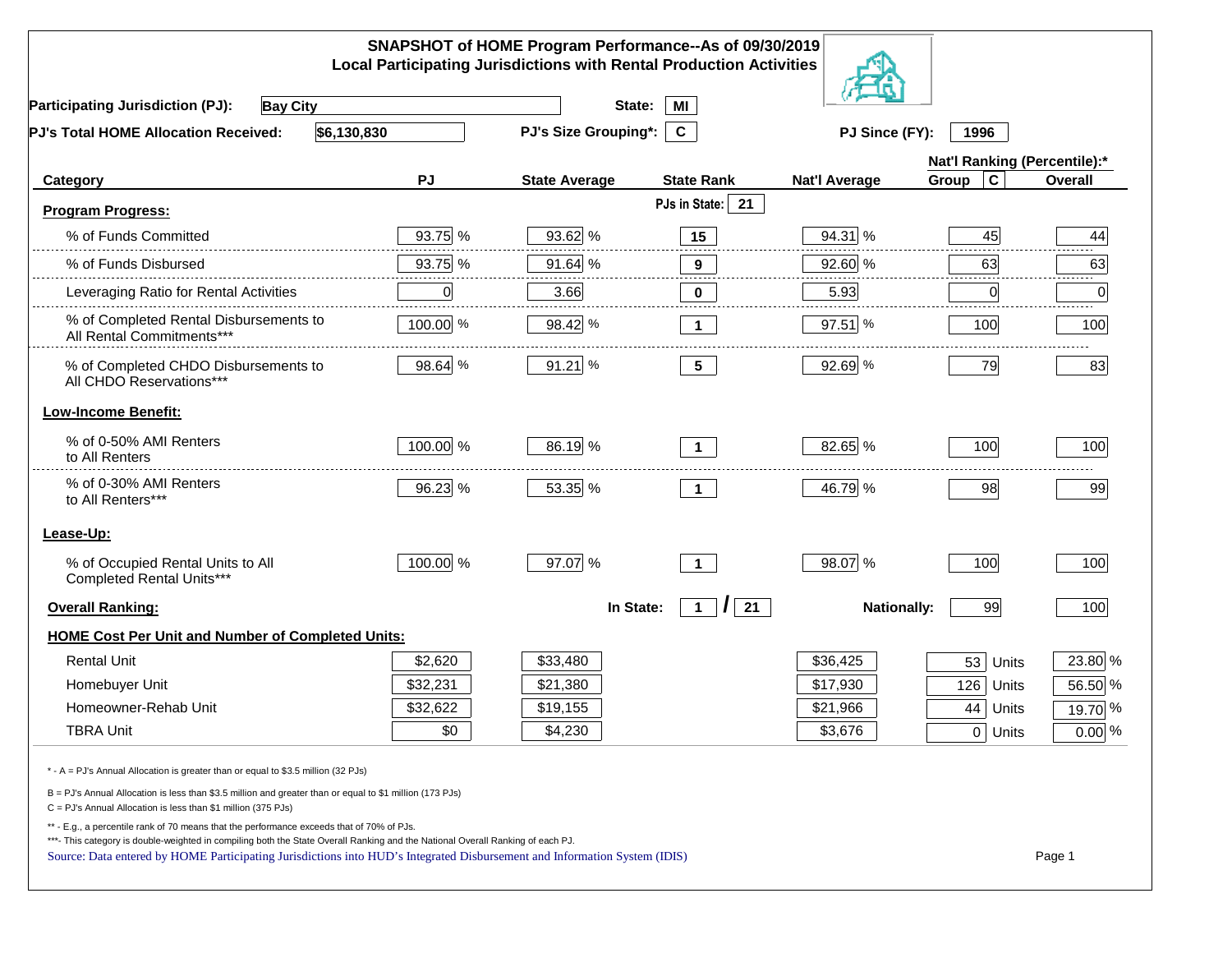|                                                                                                                           |                        |               |                        |                                   |             |                      | <b>Program and Beneficiary Characteristics for Completed Units</b> |                   |                      |                                          |             |
|---------------------------------------------------------------------------------------------------------------------------|------------------------|---------------|------------------------|-----------------------------------|-------------|----------------------|--------------------------------------------------------------------|-------------------|----------------------|------------------------------------------|-------------|
| <b>Participating Jurisdiction (PJ): Bay City</b>                                                                          |                        |               |                        |                                   | MI          |                      |                                                                    |                   |                      |                                          |             |
| <b>Total Development Costs:</b><br>(average reported cost per unit in                                                     |                        |               | <b>Rental</b>          | <b>Homebuyer</b>                  |             | <b>Homeowner</b>     | <b>CHDO Operating Expenses:</b>                                    |                   | PJ:                  |                                          | 2.9%        |
| PJ:<br><b>HOME-assisted projects)</b>                                                                                     |                        |               | \$2,620                | \$68,434                          |             | \$33,986             |                                                                    | (% of allocation) | <b>National Avg:</b> |                                          | $1.1$ %     |
|                                                                                                                           | State:*<br>National:** |               | \$104,490<br>\$135,225 | \$81,089<br>\$88,236              |             | \$21,071<br>\$26,222 |                                                                    |                   |                      |                                          |             |
|                                                                                                                           |                        |               |                        |                                   |             |                      |                                                                    |                   |                      |                                          |             |
|                                                                                                                           |                        |               |                        | <b>Rental Homebuyer Homeowner</b> | <b>TBRA</b> |                      |                                                                    |                   |                      | <b>Rental Homebuyer Homeowner</b>        | <b>TBRA</b> |
| <b>RACE:</b>                                                                                                              |                        | $\frac{9}{6}$ | $\frac{9}{6}$          | %                                 | $\%$        |                      | <b>HOUSEHOLD TYPE:</b>                                             | %                 | $\frac{9}{6}$        | $\%$                                     | $\%$        |
| White:                                                                                                                    |                        | 88.7          | 81.7                   | 86.4                              | 0.0         |                      | Single/Non-Elderly:                                                | 32.1              | 25.4                 | 22.7                                     | 0.0         |
| <b>Black/African American:</b>                                                                                            |                        | 5.7           | 4.0                    | 4.5                               | 0.0         | Elderly:             |                                                                    | 66.0              | 0.0                  | 11.4                                     | 0.0         |
| Asian:                                                                                                                    |                        | 0.0           | 0.0                    | 0.0                               | 0.0         |                      | Related/Single Parent:                                             | 1.9               | 31.7                 | 15.9                                     | 0.0         |
| American Indian/Alaska Native:                                                                                            |                        | 0.0           | 0.8                    | 0.0                               | 0.0         |                      | <b>Related/Two Parent:</b>                                         | 0.0               | 40.5                 | 36.4                                     | 0.0         |
| Native Hawaiian/Pacific Islander:                                                                                         |                        | 0.0           | 0.0                    | 0.0                               | 0.0         | Other:               |                                                                    | 0.0               | 2.4                  | 13.6                                     | 0.0         |
| American Indian/Alaska Native and White:                                                                                  |                        | 0.0           | 0.0                    | 2.3                               | 0.0         |                      |                                                                    |                   |                      |                                          |             |
| Asian and White:                                                                                                          |                        | 0.0           | 0.0                    | 0.0                               | 0.0         |                      |                                                                    |                   |                      |                                          |             |
| <b>Black/African American and White:</b>                                                                                  |                        | 0.0           | 0.8                    | 2.3                               | 0.0         |                      |                                                                    |                   |                      |                                          |             |
| American Indian/Alaska Native and Black:                                                                                  |                        | 0.0           | 0.0                    | 0.0                               | 0.0         |                      |                                                                    |                   |                      |                                          |             |
| <b>Other Multi Racial:</b>                                                                                                |                        | 0.0           | 1.6                    | 0.0                               | 0.0         |                      |                                                                    |                   |                      |                                          |             |
| Asian/Pacific Islander:                                                                                                   |                        | 0.0           | 0.0                    | 0.0                               | 0.0         |                      |                                                                    |                   |                      |                                          |             |
| <b>ETHNICITY:</b>                                                                                                         |                        |               |                        |                                   |             |                      |                                                                    |                   |                      |                                          |             |
| <b>Hispanic</b>                                                                                                           |                        | 5.7           | 11.1                   | 4.5                               | 0.0         |                      |                                                                    |                   |                      |                                          |             |
| <b>HOUSEHOLD SIZE:</b>                                                                                                    |                        |               |                        |                                   |             |                      | <b>SUPPLEMENTAL RENTAL ASSISTANCE:</b>                             |                   |                      |                                          |             |
| 1 Person:                                                                                                                 |                        | 96.2          | 16.7                   | 25.0                              | 0.0         | Section 8:           |                                                                    | 1.9               | 0.0                  |                                          |             |
| 2 Persons:                                                                                                                |                        | 3.8           | 23.0                   | 25.0                              | 0.0         |                      | <b>HOME TBRA:</b>                                                  | 0.0               |                      |                                          |             |
| 3 Persons:                                                                                                                |                        | 0.0           | 26.2                   | 13.6                              | 0.0         | Other:               |                                                                    | 98.1              |                      |                                          |             |
| 4 Persons:                                                                                                                |                        | 0.0           | 21.4                   | 20.5                              | 0.0         |                      | No Assistance:                                                     | 0.0               |                      |                                          |             |
| 5 Persons:                                                                                                                |                        | 0.0           | 7.1                    | 13.6                              | 0.0         |                      |                                                                    |                   |                      |                                          |             |
| 6 Persons:                                                                                                                |                        | 0.0           | 2.4                    | 2.3                               | 0.0         |                      |                                                                    |                   |                      |                                          |             |
| 7 Persons:                                                                                                                |                        | 0.0           | 1.6                    | 0.0                               | 0.0         |                      |                                                                    |                   |                      |                                          |             |
| 8 or more Persons:                                                                                                        |                        | 0.0           | 1.6                    | 0.0                               | 0.0         |                      | # of Section 504 Compliant Units:                                  |                   |                      |                                          |             |
| * The State average includes all local and the State PJs within that state                                                |                        |               |                        |                                   |             |                      |                                                                    |                   |                      |                                          |             |
| ** The National average includes all local and State PJs, and Insular Areas                                               |                        |               |                        |                                   |             |                      |                                                                    |                   |                      |                                          |             |
| # Section 8 vouchers can be used for First-Time Homebuyer Downpayment Assistance.                                         |                        |               |                        |                                   |             |                      |                                                                    |                   |                      |                                          |             |
| Source: Data entered by HOME Participating Jurisdictions into HUD's Integrated Disbursement and Information System (IDIS) |                        |               |                        |                                   |             |                      |                                                                    |                   |                      | <b>HOME Program Performance SNAPSHOT</b> |             |
|                                                                                                                           |                        |               |                        |                                   |             |                      |                                                                    |                   |                      | Page 2                                   |             |